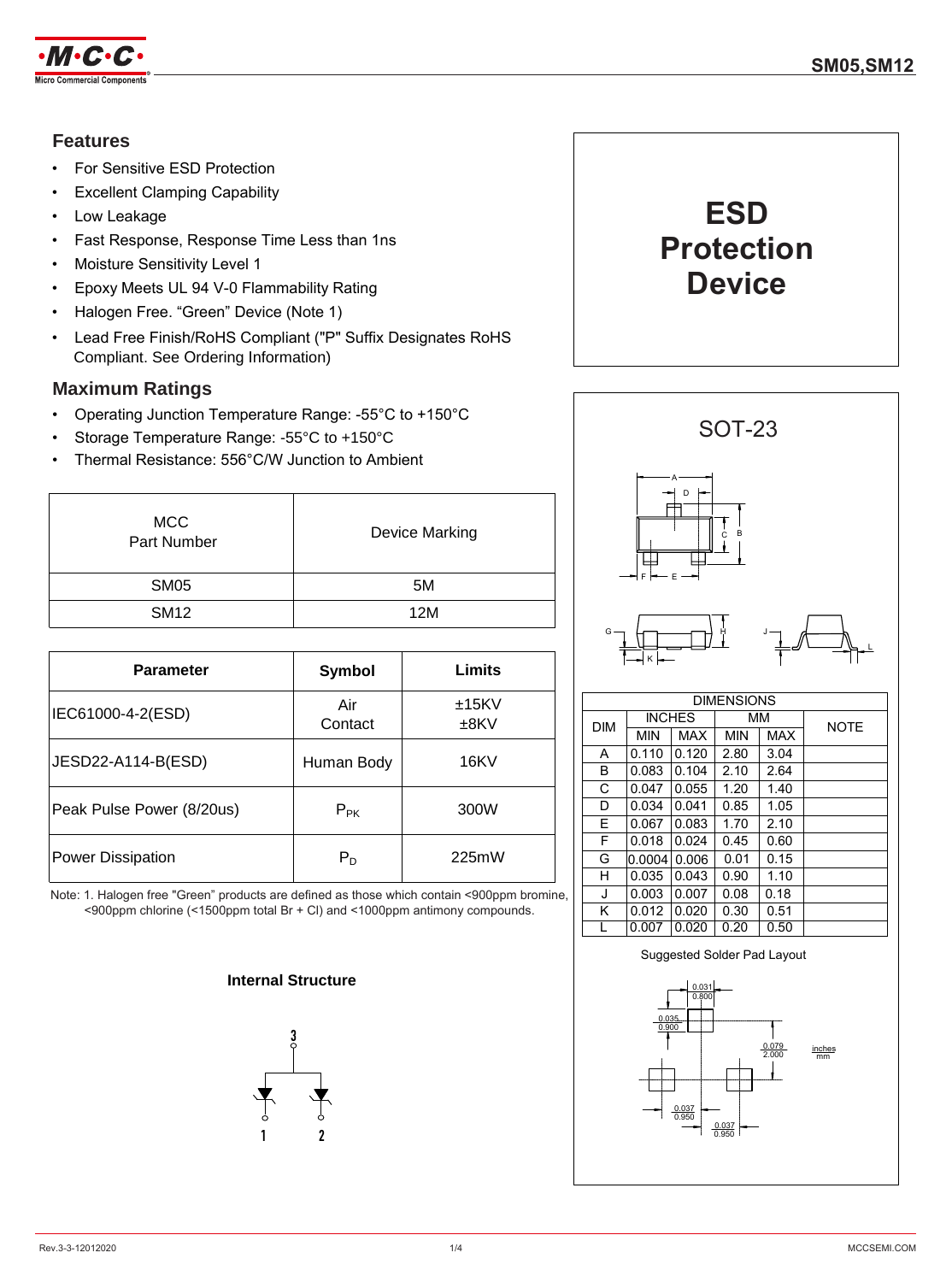

# **ELECTRICAL CHARACTERISTICS** (T<sub>A</sub> = 25°C unless otherwise noted)

| Symbol                 | <b>Parameter</b>                           |  |  |
|------------------------|--------------------------------------------|--|--|
| V <sub>RWM</sub>       | Peak Reverse Working Voltage               |  |  |
| l <sub>R</sub>         | Reverse Leakage Current @ V <sub>RWM</sub> |  |  |
| $V_{BR}$               | Breakdown Voltage $@$ I <sub>T</sub>       |  |  |
| Iт                     | <b>Test Current</b>                        |  |  |
| <b>I</b> <sub>PP</sub> | Maximum Reverse Peak Pulse Current         |  |  |
| $V_{C}$                | Clamping Voltage $@$ I <sub>PP</sub>       |  |  |
| $P_{PP}$               | Peak Pulse Power                           |  |  |
| $C_{\perp}$            | Junction Capacitance                       |  |  |
| ΙF                     | <b>Forward Current</b>                     |  |  |
| V⊧                     | Forward Voltage $@I_{F}$                   |  |  |



### **Electrical Characteristics @ 25°C (Unless Otherwise Specified)**

#### **SM05**

| <b>Parameter</b>          | <b>Symbol</b>    | <b>Conditions</b>                        | Min. | Typ. | Max. | <b>Units</b> |
|---------------------------|------------------|------------------------------------------|------|------|------|--------------|
| Reverse Working Voltage   | $\rm V_{RWM}$    |                                          |      |      | 5    | V            |
| Reverse Breakdown Voltage | $V_{BR}$         | $I_T = 1mA$                              | 6.2  |      | 7.3  | V            |
| Reverse Leakage Current   | <sup>I</sup> R   | $V_{RWM} = 5V$                           |      |      | 10   | μA           |
| <b>Forward Voltage</b>    | $V_{\mathsf{F}}$ | $I_F = 10mA$                             |      |      | 0.9  | V            |
| <b>Peak Pulse Current</b> | <b>I</b> pp      | $t_P = 8/20 \mu s$                       |      |      | 12   | A            |
| <b>Clamping Voltage</b>   | $V_{C}$          | $I_{PP} = 1A$ , $t_P = 8/20 \mu s$       |      |      | 9.8  | V            |
| Junction Capacitance      | $C_{J}$          | $V_R = 0V$ , f = 1MHz,<br>Pin 1 to Pin 3 |      | 110  |      | рF           |

#### **SM12**

| <b>Parameter</b>               | <b>Symbol</b>          | <b>Conditions</b>                        | Min. | Typ. | Max.  | <b>Units</b> |
|--------------------------------|------------------------|------------------------------------------|------|------|-------|--------------|
| <b>Reverse Working Voltage</b> | <b>V<sub>RWM</sub></b> |                                          |      |      | 12    | V            |
| Reverse Breakdown Voltage      | $V_{BR}$               | $I_T = 1mA$                              | 13.3 |      | 15.75 | V            |
| Reverse Leakage Current        | $I_R$                  | $V_{RWM}$ =12V                           |      |      | 1     | μA           |
| Forward Voltage                | $V_F$                  | $I_F = 10mA$                             |      |      | 0.9   | V            |
| <b>Peak Pulse Current</b>      | I <sub>PP</sub>        | $t_P = 8/20 \mu s$                       |      |      | 11.2  | A            |
| <b>Clamping Voltage</b>        | $V_C$                  | $I_{PP} = 1A$ , $t_P = 8/20 \mu s$       |      |      | 19    | V            |
| Junction Capacitance           | $C_{J}$                | $V_R = 0V$ , f = 1MHz,<br>Pin 1 to Pin 3 |      | 60   |       | рF           |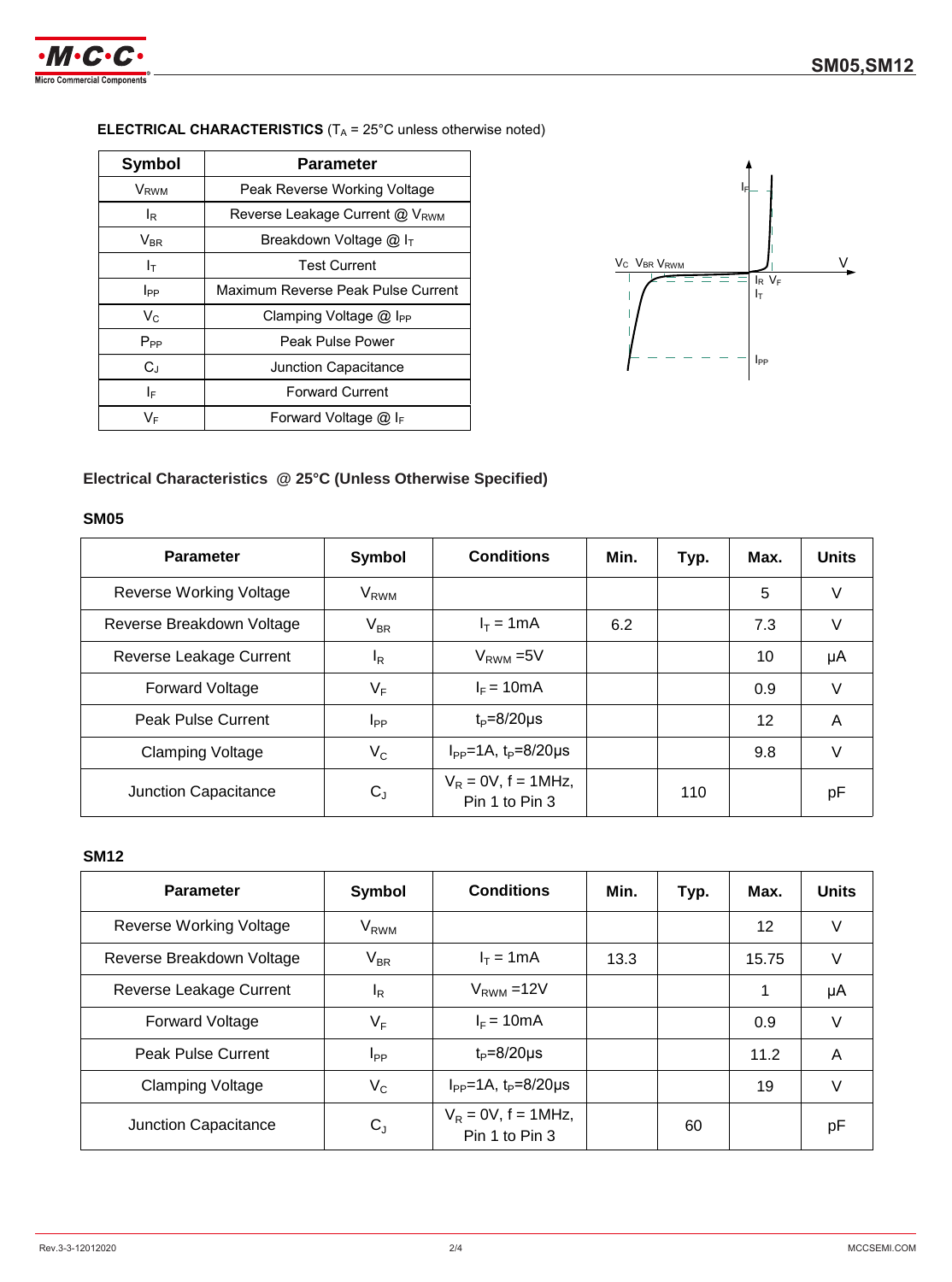

## **Curve Characteristics**